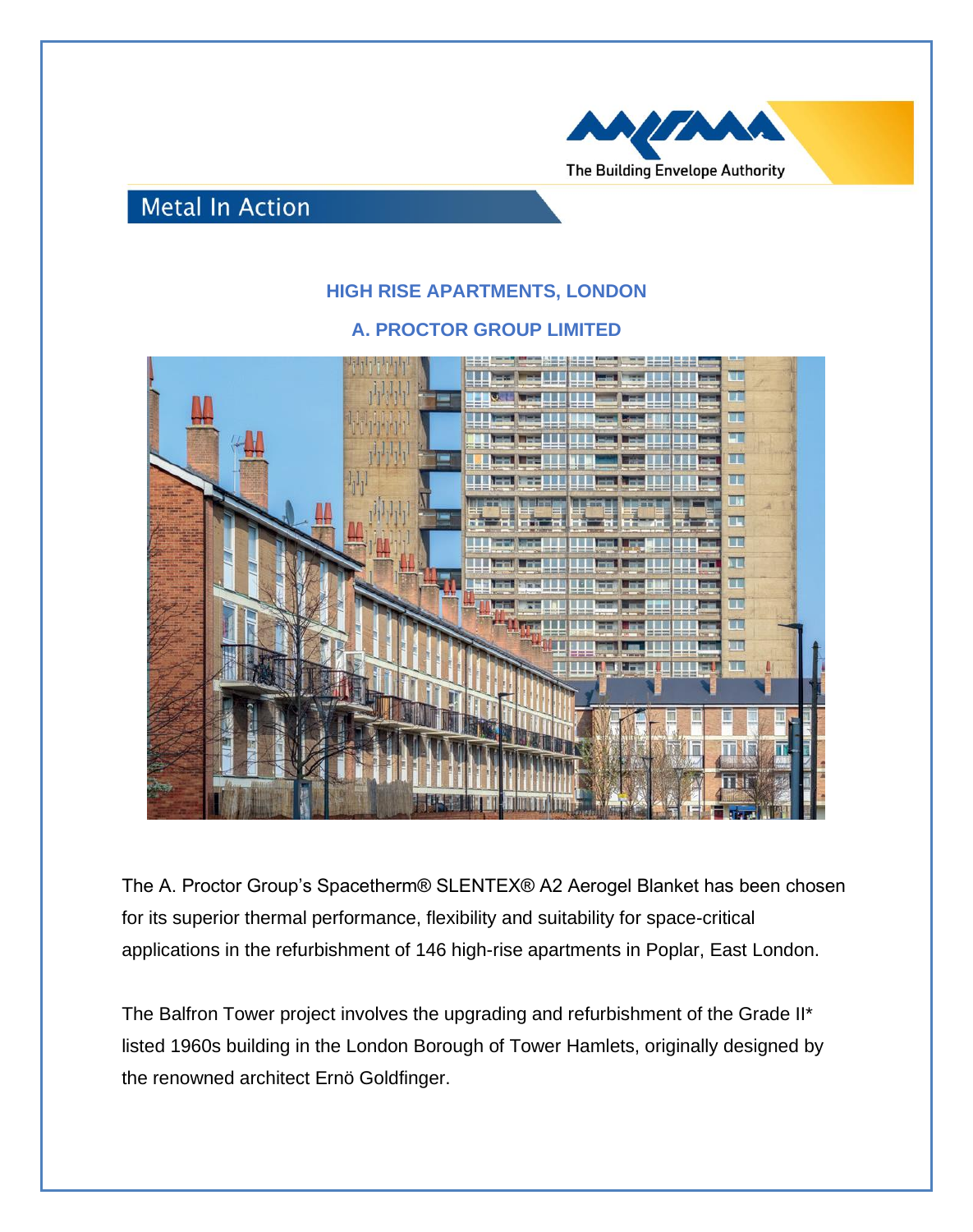The re-design of the 27-storey tower block is part of a development led by architects Studio Egret West, with the interior design coordinated in partnership with Ab Rogers Design. Balfron Tower Developments LLP is a Joint Venture between Poplar HARCA, Londonewcastle and Telford Homes.

In their concept for the refurbishment Egret West has sought to bring the fabric of the building up to modern-day standards in terms of fire, acoustic and thermal performance.

Alisan Dockerty, project architect at Egret West explains: "The existing wall construction of the Grade II\* listed buildings meant that space for traditional insulation was limited in some instances. We chose to apply Spacetherm SLENTEX® A2 Aerogel Blanket from the A. Proctor Group, a high-performance insulation blanket with A2 fire rating, capable of achieving the BRE's surface condensation analysis target temperatures of 16°C, whilst providing us with a minimum loss of space.

The concrete walls around the stairways in each apartment were particularly space critical and identified as a weak point for cold bridging. The original specification would have required an additional insulated wall lining of 145mm, whilst using Spacetherm SLENTEX® A2 the required high-performance insulation was achieved in less than 60mm."